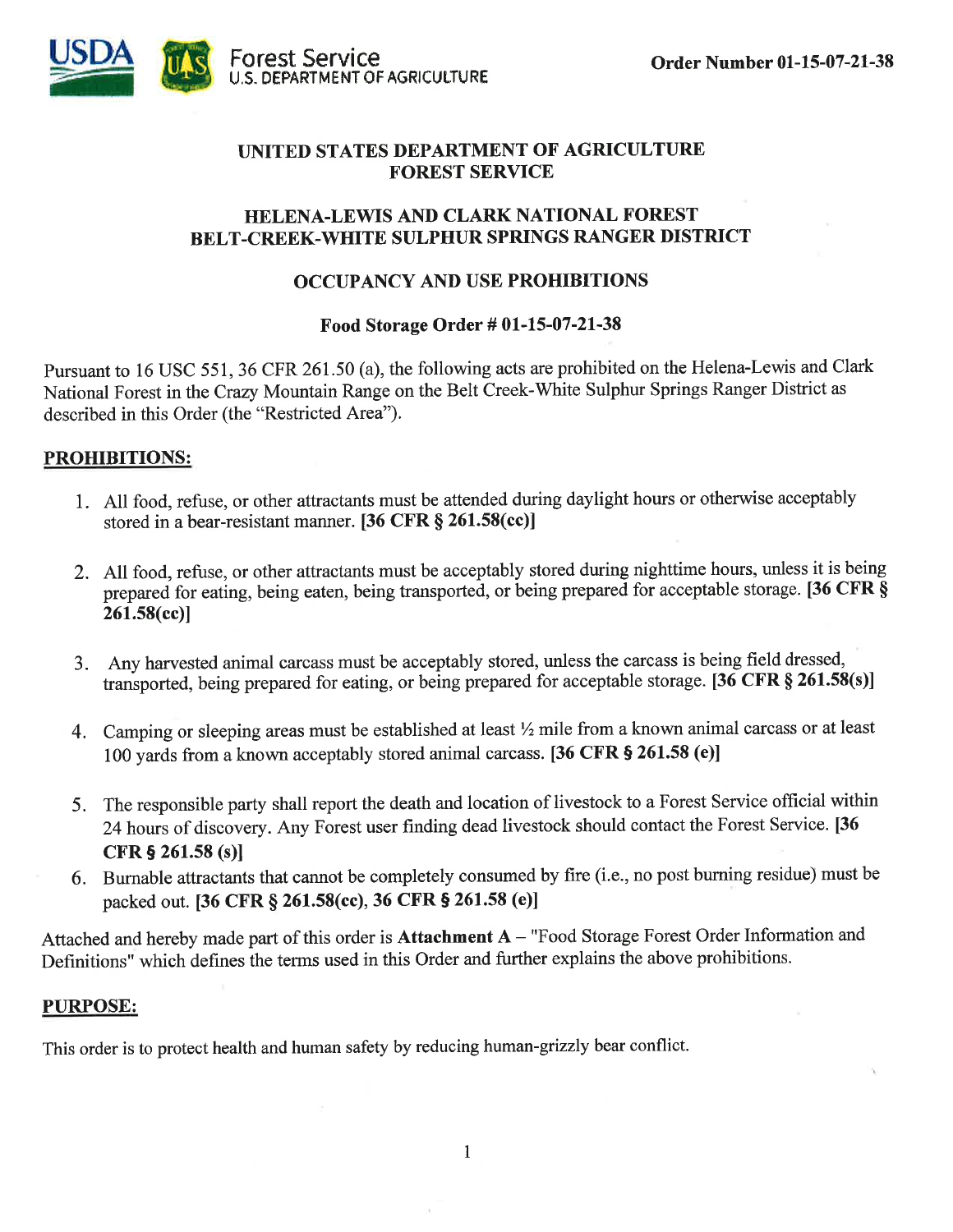

# - RESTRICTED AREA:

All National Forest System Lands located in the Crary Mountain Range on the Belt Creek-White Sulphur Springs Ranger District of the Helena-Lewis and Clark National Forest as shown on the attached Map titled "Attachment B: Food Storage Order."

#### IMPLEMENTATION:

This order will be in effect from October 26,2021, and shall remain in effect until October 26,2023, or until the order is rescinded, whichever occurs first. This Order supersedes and replaces Forest Supervisors Order 01-15- 07-18-05 invoked on July 24,2018, which is hereby rescinded.

These prohibitions are in addition to the general prohibitions in 36 C.F.R. Part 261, Subpart A.

#### EXEMPTIONS:

Pursuant to Title 36 CFR 261.50(e), the following are exempt from this restriction:

- 1. persons with a permit issued by the Forest Supervisor specifigally exempting them from the effect of this order.
- 2. Any Federal or State officer placing baits to capture animals for research or management purposes as part of their official duties.

#### VIOLATION:

Violation of these prohibitions is punishable by a fine of not more than \$5,000 for an individual or \$10,000 for an organization, imprisonment for not more than 6 months, or both (16 U.S.C. \$551 and l8 U.S.C. \$\$ 3559,,  $3571(b)(6)$  and  $3581(b)(7)$ .

#### INFORMATION:

Further information regarding this Order may be obtained at:

Belt Creek-White Sulphur Springs Ranger District offices, 204 West Folsom, White Sulphur Springs, MT, 59645, (406) 547-3361 and 4234 US Highway 89 North, Neihart, MT 59465, (406) 236-5100) Helena-Lewis and Clark Supervisor office, 1220 38<sup>th</sup> Street North, Great Falls, MT, 59405 (406) 791-7700 Helena District Office and Helena-Lewis and Clark Forest Supervisor's Office, 2880 Skyway Drive, Helena, MT, 59602, (406) 449-5201.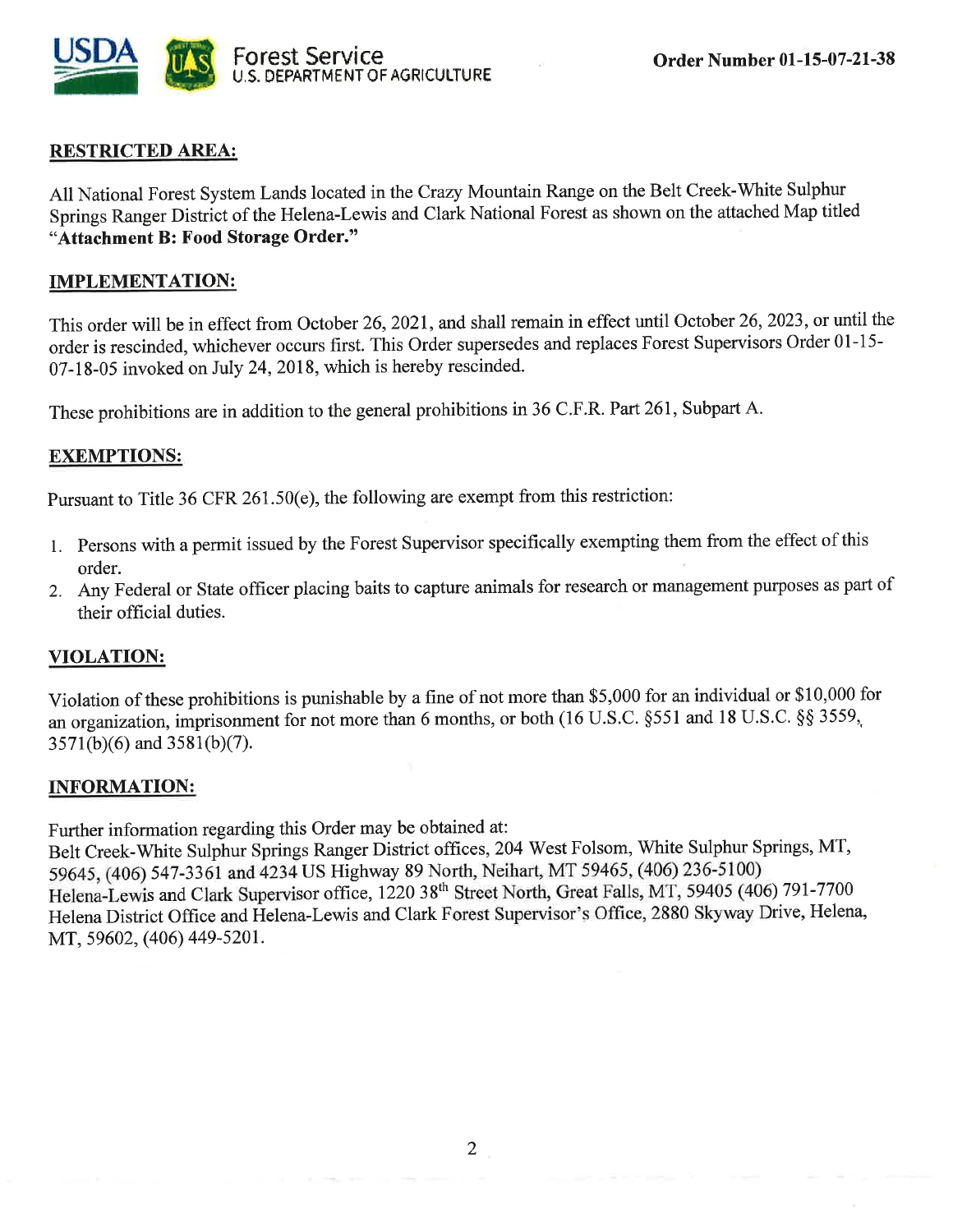

Executed in Helena, Montana, this 26 day of October, 2021.

WILLIAM AVEY Helena-Lewis and Clark Forest Supervisor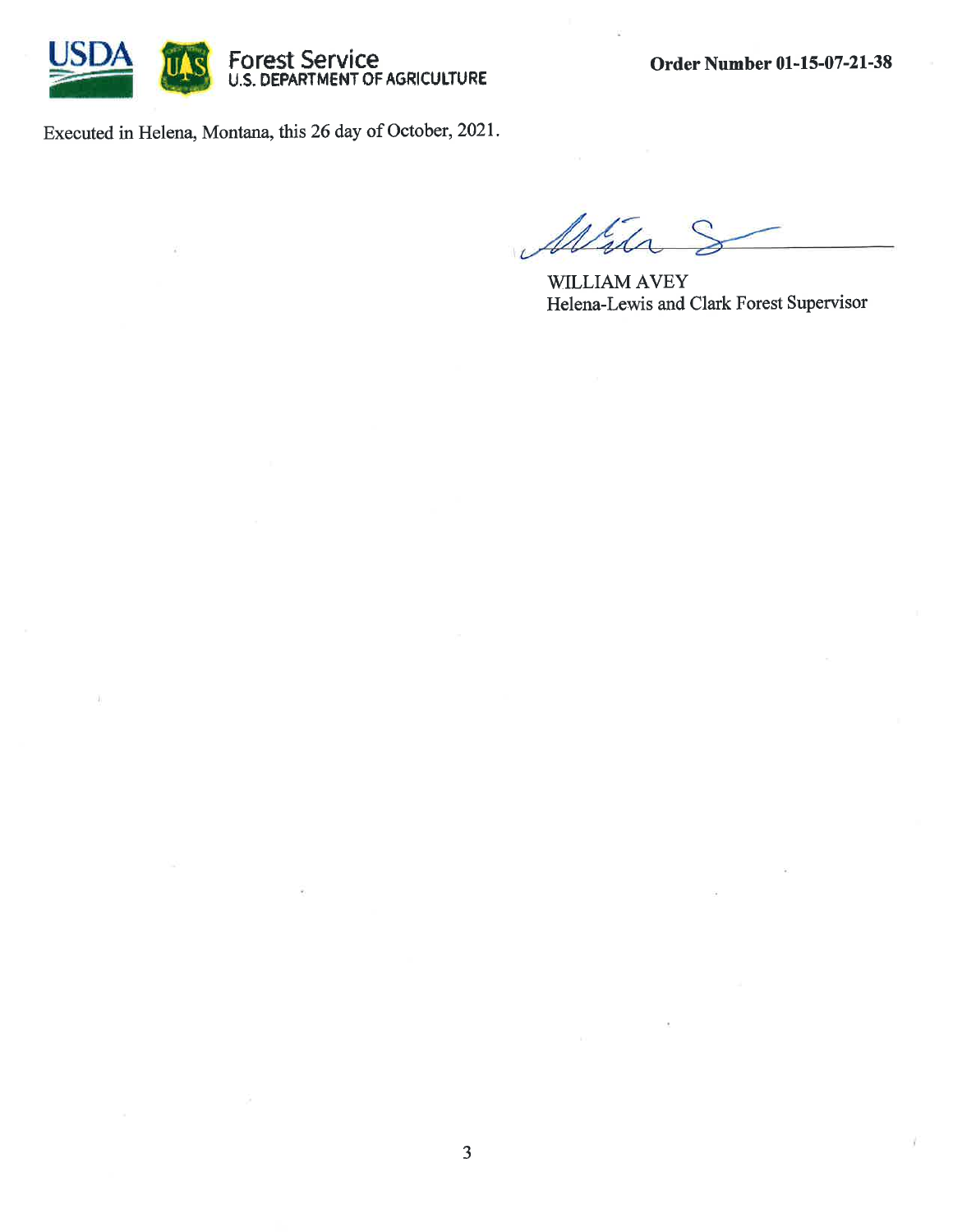



Attachment A: Food Storage Forest Order #01-15-07-2t-38 Food Storage Order Information and Definitions

## UNDER THIS ORDER IT IS REOUIRED THAT:

- I Food, refuse and other attractants means any substance, solid or liquid or refuse (excluding water, baled hay, or hay cubes without additives), which is or may be eaten or otherwise taken into the body to sustain health or life, provide energy, or promote growth of any person or animal. Also includes items such as soft drinks, alcoholic beverages, canned foods, pet foods, processed livestock feed and grains, personal hygiene products, and empty food and beverage containers. .
- $2.$ Animal carcass means the dead body or parts thereof, of any harvested mammal, bird, or fish, including the head or skull plate with antlers or horns and hide or cape of big game animals and any domestic livestock that may be found in the restricted area. Packaged or prepared animal carcass products transported into the restricted area for consumption, game birds, small mammals, or fish harvested for consumption in the restricted areaare considered food under the previous definition.
- $3.$ Burnable attractants include items such as food leftovers, waste products, food grease or residue, food saturated containers or other substances that will not completely consumed by fire. To be completely consumed, there must be no residual attractant on the surface of in the soil. These items shall not be buried, discarded or burned in an open campfire, unless placed in a suitable container (i.e. tin can or fire pan) to prevent leaching into the ground, and bumed over an open campfire. Any remaining attractants unconsumed by burning shall be placed with other garbage, acceptably stored and packed out.

### <sup>4</sup>. Accentablv stored means:

- a) Stored in bear-resistant container and/or utilizing a method listed on the most recent Interagency Grizzly Bear Committee Certified Bear Resistant Products List.
- b) Stored in a closed vehicle, trailer or container where the storage compartment is constructed of solid, nonpliable material that, when secured, will have no openings, hinges, lids, or coverings that would allow <sup>a</sup> bear to gain entry by breaking, bending, tearing, biting, or pulling with its claws (any windows in the vehicle must be closed), or
- c) Suspended at least 10 feet clear of the ground at all points and 4 feet horizontally from any supporting tree or pole, or
- d) Stored within a hard-sided residence, building, or storage container subject to the terms and conditions of a special-use authorization or operating plan, or
- e) Stored by other methods approved in a permit issued by the Forest Supervisor responsible for the area where the method is proposed for use.
- f) Animal carcasses must be acceptably stored (a. through e. above) when located 100 yards to  $\frac{1}{2}$  mile of a camping or sleeping area or within 200 yards of a Forest Road or Trail.
- g) Animal carcasses more than  $\frac{1}{2}$  miles from a camping area and more than 200 yards from a Forest Road or Trail may be left on the ground.
- h) Animal carcasses killed or harvested (and parts thereof) within 1/2 mile of any established camping area or sleeping area must be acceptably stored, possessed, or moved to a distance beyond  $\frac{1}{2}$  miles from any such camp or sleeping area by the party(-ies) responsible for killing or harvesting such animal.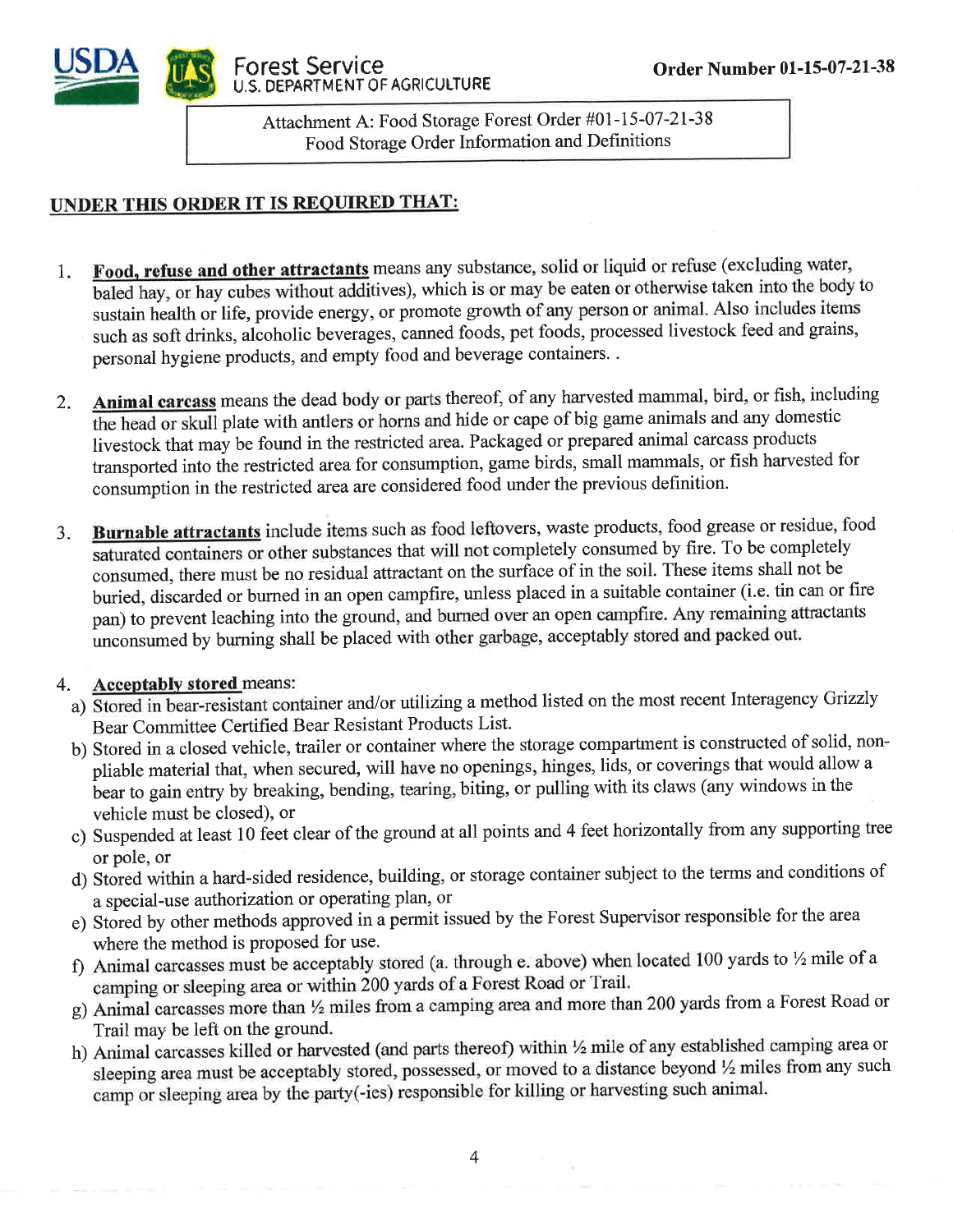

ä

#### 5. Acceptablv possessed means:

- a) Possessed or attended during daytime by a person(s) that is physically present within 100 feet and direct sight of the accessible food, refuse or attractant or
- b) Possessed or attended by such a person(s) for the purpose of field dressing lawfully taken animal carcasses, transporting any food or animal carcass, preparing any animal carcass or food for eating, or eating any food.
- 6. Camping/sleeping area means national Forest System Lands temporarily used for the purpose of overnight occupancy without a permanently fixed structure or lands temporarily occupied by unattended camping equipment
- 7. Daytime means  $\frac{1}{2}$ -hour before sunrise until  $\frac{1}{2}$ -hour after sunset, Mountain Time.
- 8. Nighttime means  $\frac{1}{2}$ -hour after sunset until  $\frac{1}{2}$ -hour before sunrise, Mountain Time.
- 9. Forest Road or Trail means a road or trail wholly or partly within, or adjacent to and serving the National Forest System that the Forest Service determines is necessary for the protection, administration, and utilization of the National Forest System and the use and development of its resources.